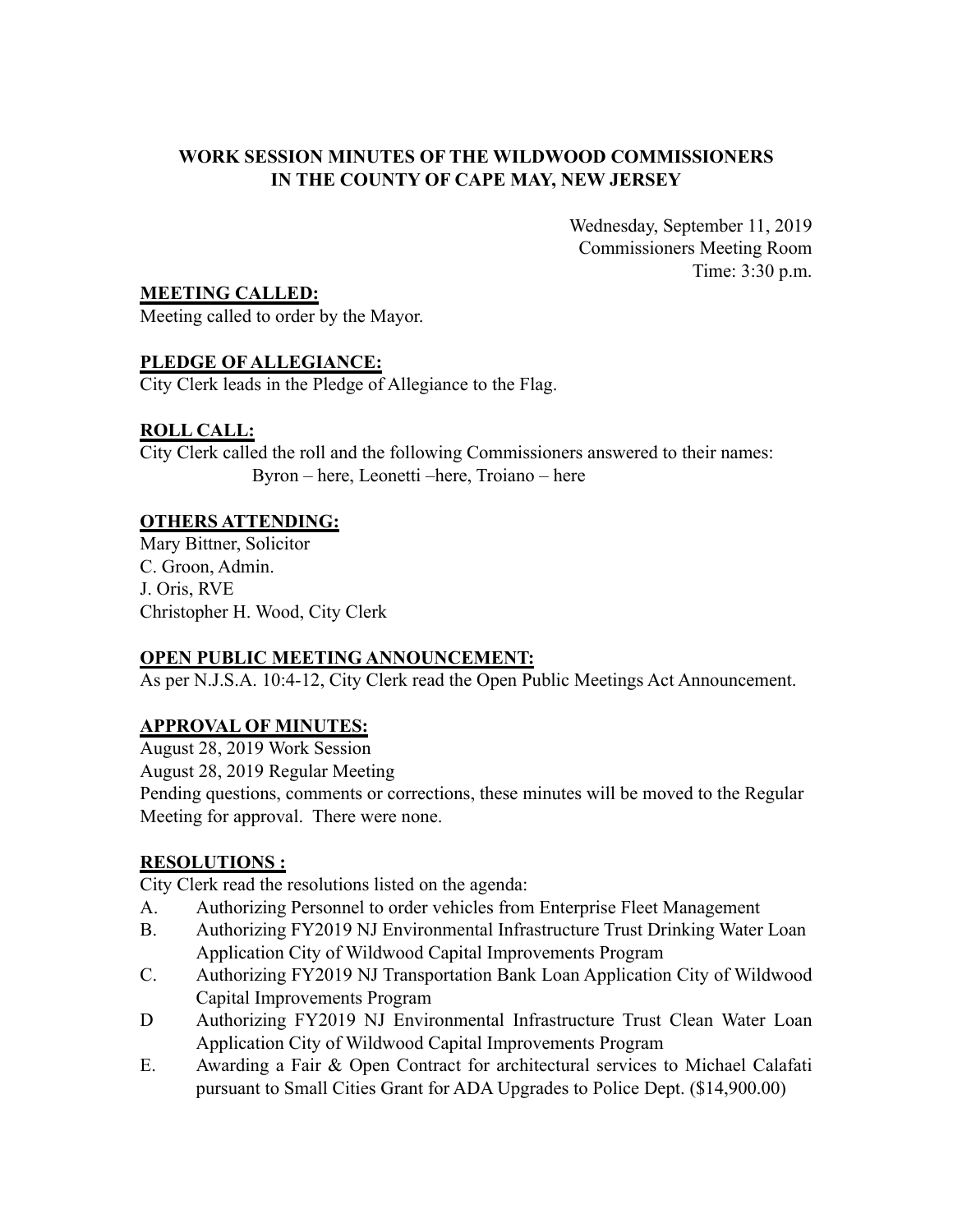- F. Accepting bid and awarding a Fair and Open contract to Gold Medal Environmental for trash and recycling services (four years, \$2,872,760.00 total)
- G. Authorizing Agreement with AC Electric & Commercial Utility Consultants in furtherance of Energy Aggregation Program
- H. Authorizing Special Event Permit and waiving vehicle display fees for Boardwalk Classic Car Show September 20-21, 2019
- I. Authorizing Redevelopment Collaboration Agreement with Cape May County (\$60,000.00)
- J. Appointing Carl Groon as Wildwood's Fund Commissioner to the ACMJIF
- K. Authorizing payment of bills in the amount of \$ 2,516,137.76 dated September 11, 2019
- L. Authorizing filing of all reports and other data contained in this agenda

### **ORDINANCES:**

None

### **APPLICANTS:**

Raffle – Greater Wildwood Rotary Club, November 1, 2019, Wildwoods Convention **Center** 

# **REPORTS:**

Engineer's Report – On file in the Engineer's Office. The Mayor announced that Rio Grande Bld. would be reduced to one lane coming into and leaving the island for the next few months. He asked for residents to be patient during this time.

**ADJOURNED:** There being no further business to be discussed, this Work Session was adjourned at 3:35 p.m. Remarks as typed highlighted not verbatim as to subject matter. MOTION: Byron SECONDED: Leonetti ROLL CALL: Byron – Yes, Leonetti – Yes, Troiano – Yes

# PETER BYRON, COMMISSIONER

#### $\mathcal{L}_\text{max}$  , where  $\mathcal{L}_\text{max}$  and  $\mathcal{L}_\text{max}$  and  $\mathcal{L}_\text{max}$  and  $\mathcal{L}_\text{max}$ ANTHONY LEONETTI, COMMISSIONER

 $\mathcal{L}_\text{max}$  , where  $\mathcal{L}_\text{max}$  and  $\mathcal{L}_\text{max}$  and  $\mathcal{L}_\text{max}$  and  $\mathcal{L}_\text{max}$ 

 $\mathcal{L}_\text{max}$ 

### ERNEST TROIANO, JR., MAYOR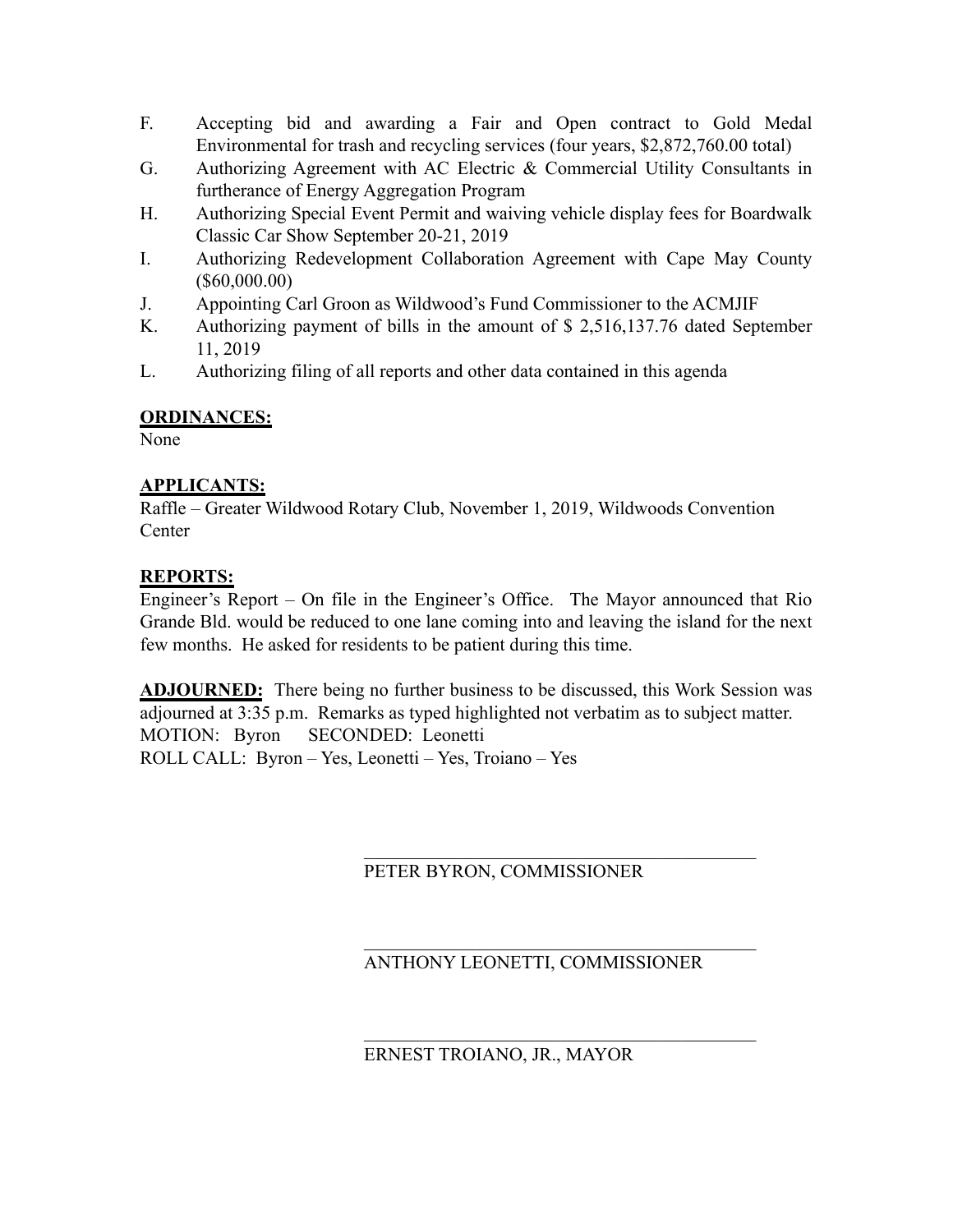### ATTEST:

# CHRISTOPHER H. WOOD, CITY CLERK

# DATE MINUTES APPROVED: September 25, 2019 CHRISTOPHER H. WOOD, CITY

CLERK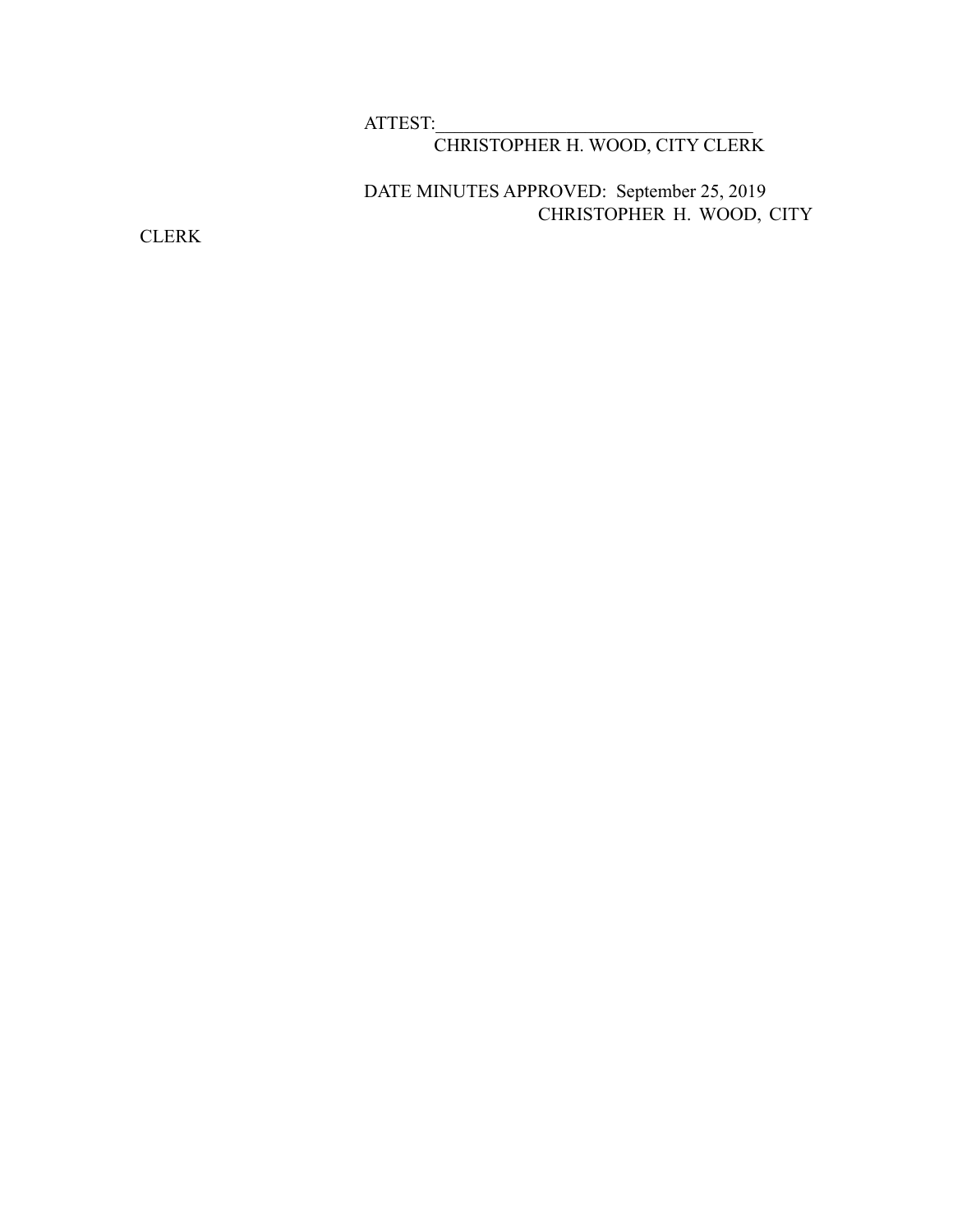#### **REGULAR COMMISSION MINUTES OF THE WILDWOOD COMMISSIONERS IN THE COUNTY OF CAPE MAY, NEW JERSEY**

Wednesday, September 11, 2019 Commissioner's Meeting Room Time: 3:36 p.m.

#### **MEETING CALLED**

Meeting called to order by the Mayor.

### **PLEDGE OF ALLEGIANCE**

City Clerk leads in the Pledge of Allegiance to the Flag.

### **ROLL CALL**

City Clerk called the roll and the following Commissioners answered to their names: Byron – here, Leonetti – here, Troiano - here

#### **OTHERS ATTENDING**

Mary Bittner, Solicitor C. Groon, Admin. J. Oris, RVE Christopher H. Wood, City Clerk

#### **OPEN PUBLIC MEETING ANNOUNCEMENT**

As per N.J.S.A. 10:4-12, City Clerk read the Open Public Meetings Act Announcement.

#### **EARLY PUBLIC COMMENT:**

• None

#### **APPROVAL OF MINUTES:**

August 28, 2019 Work Session August 28, 2019 Regular Meeting

MOTION: Leonetti SECOND: Byron ROLL CALL: Byron – Yes, Leonetti – Yes, Troiano – Yes

**RESOLUTIONS:** City Clerk read the resolutions listed on the agenda.

297-9-19 Authorizing Personnel to order vehicles from Enterprise Fleet Management

298-9-19 Authorizing FY2019 NJ Environmental Infrastructure Trust Drinking Water Loan

Application City of Wildwood Capital Improvements Program

299-9-19 Authorizing FY2019 NJ Transportation Bank Loan Application City of Wildwood Capital **Improvements Program**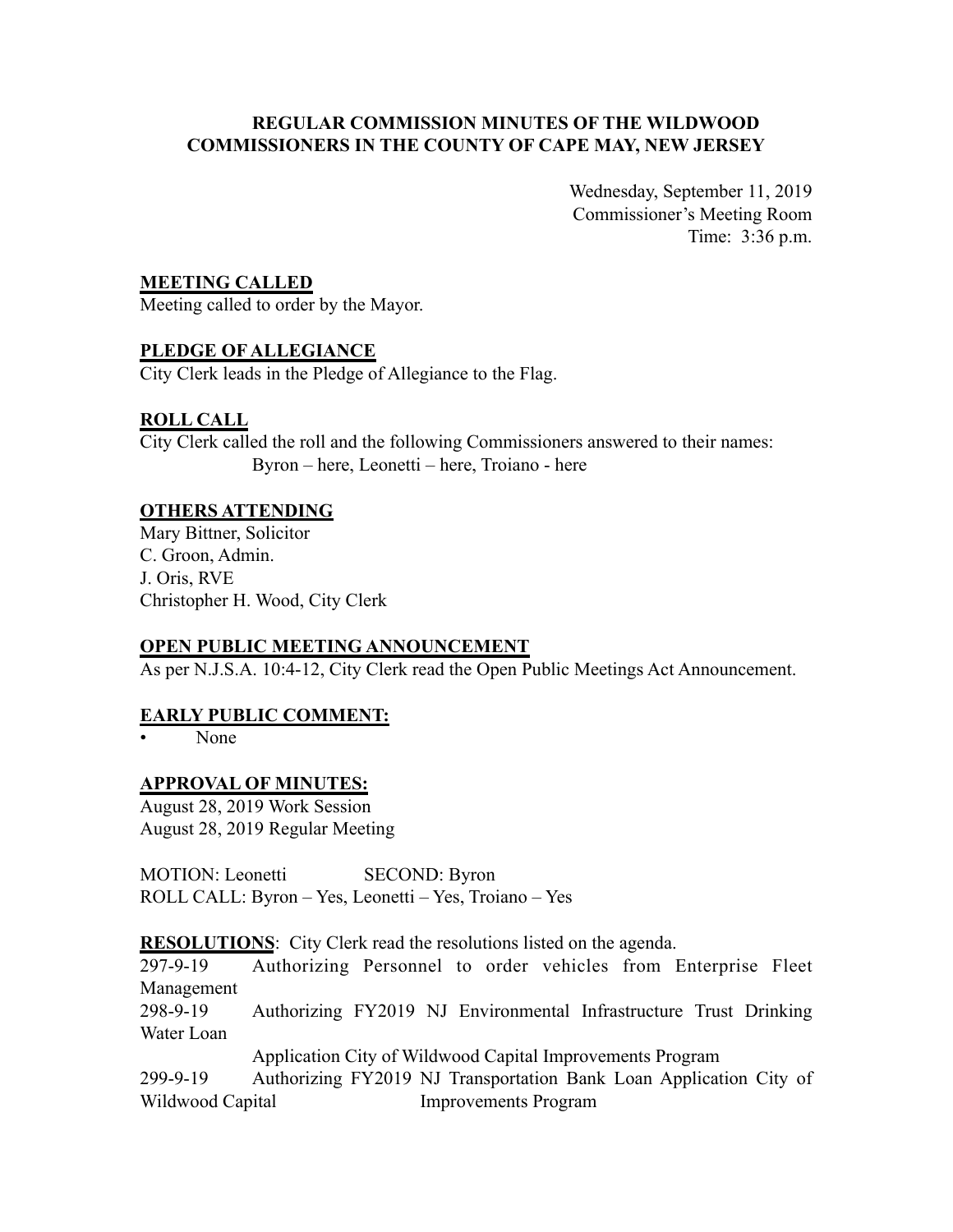300-9-19 Authorizing FY2019 NJ Environmental Infrastructure Trust Clean Water Loan Application City of Wildwood Capital Improvements Program

301-9-19 Awarding a Fair & Open Contract for architectural services to Michael Calafati pursuant to Small Cities Grant for ADA Upgrades to Police Dept. (\$14,900.00)

302-9-19 Accepting bid and awarding a Fair and Open contract to Gold Medal Environmental for trash and recycling services (four years, \$2,872,760.00 total)

303-9-19 Authorizing Agreement with AC Electric & Commercial Utility Consultants in furtherance of Energy Aggregation Program

304-9-19 Authorizing Special Event Permit and waiving vehicle display fees for Boardwalk Classic Car Show September 20-21, 2019

305-9-19 Authorizing Redevelopment Collaboration Agreement with Cape May County (\$60,000.00)

306-9-19 Appointing Carl Groon as Wildwood's Fund Commissioner to the ACMJIF

307-9-19 Authorizing payment of bills in the amount of \$ 2,516,137.76 dated September 11, 2019

308-9-19 Authorizing filing of all reports and other data contained in this agenda

MOTION: Byron SECOND: Leonetti ROLL CALL: Byron – Yes, Leonetti – Yes, Troiano – Yes

### **APPLICANTS:**

• Raffle – Greater Wildwood Rotary Club, November 1, 2019, Wildwoods Convention Center MOTION: Leonetti SECOND: Byron ROLL CALL: Byron – Yes, Leonetti – Yes, Troiano – Yes

**PUBLIC COMMENT:** During regularly scheduled Board of Commissioners Meeting. Remarks are limited to five (5) minutes per person. The City Clerk will be keeper of time and advise speaker when time has expired. Each member of the public will be permitted to speak only once per meeting. Criticism of public employees will be directed to the Human Resources Department during work hours only.

M. Lopez – Asked if the Commissioners are full-time or part-time employees of the City. The Mayor answered that the situation is currently being discussed by the State right now.

M. Young – Had questions about ratables, property values and tax assessment. The Mayor said that he'd take Mr. Young to see the Tax Assessor right after the meeting ends.

**ADJOURNED:** There being no further business to discuss, this meeting was adjourned at 3:39 p.m. Remarks as typed highlighted not verbatim as to subject matter. MOTION: Byron SECOND: Leonetti ROLL CALL: Byron – Yes, Leonetti – Yes, Troiano – Yes